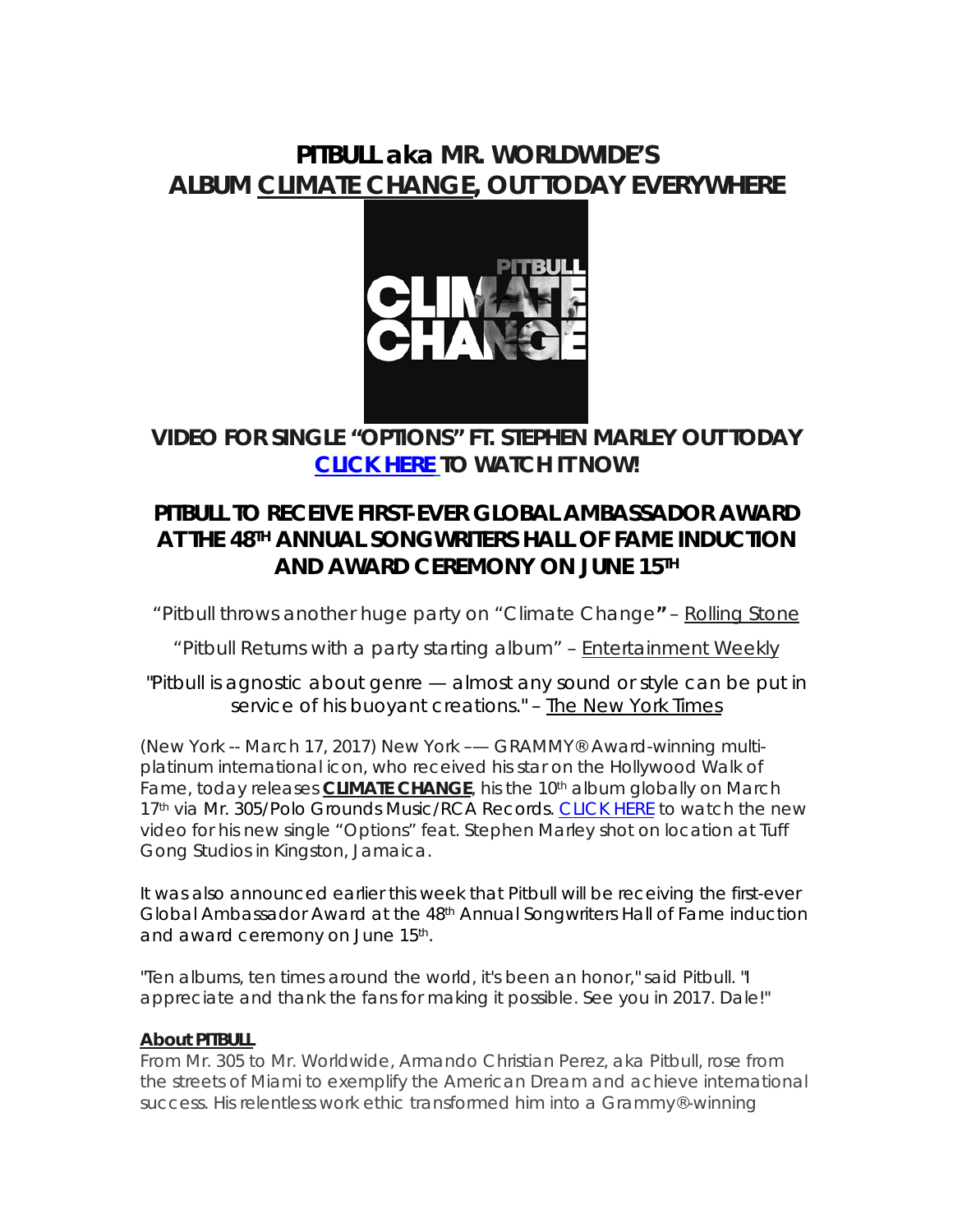global superstar and business entrepreneur. Along the way, he's has been the subject and host of prestigious cable and network specials. His music has appeared in "Men In Black III" and "The Penguins of Madagascar," and he even had a starring voiceover role in the animated 3D movie "Epic." Landing No. 1 hits in over 15 countries, 9 billion YouTube/VEVO views, 70 million single sales and 6 million album sales, Pitbull does not stop. His social networking channels include 58 million Facebook followers (@Pitbull), 23 million Twitter followers (@Pitbull) and 5 million Instagram followers (@Pitbull), plus more than 8 million YouTube subscribers (PitbullVEVO and PitbullMusic). Making global music, Pitbull flaunts a style that's indisputably his own. Releasing his full-length debut, "M.I.A.M.I" in 2004, followed by the success of 2006's "El Mariel" and 2007's "The Boatlift." In tribute to his father, he delivered his first Spanish-language album, "Armando," in 2010. He grinded it out on the road and touched down everywhere from the Far East and South America to Europe and all across the U.S. His success continued as he went on to release additional chart-topping platinum hits, including "Timber" [featuring Ke\$ha], "Fireball" [featuring John Ryan] and more. In March 2017, Pitbull will release his 10th full-length album, *Climate Change*, after wrapping his second headlining arena run – "The Bad Man Tour," named after the *Climate Change* hit single performed on the 2016 Grammy Awards.

Pitbull also continues to forge a presence in the business world with his vodka Voli, fragrance line "Pitbull," a strategic alliance with Playboy Enterprises and brand partnerships such as Norwegian Cruise Line. His Honey I'm Home production company has partnered with Endemol Shine North America for three New Year's Eve Revolution live TV shows on FOX, and Pitbull's Globalization (Ch. 4) on Sirius XM features some of the most prominent DJs from around the world.

Honored by his accolades and awards, Pitbull is especially proud that he has received a key to the city of his beloved Miami, has a wax figure on display at Madame Tussaud's Orlando, and received his star on the Hollywood Walk of Fame in the Celia Cruz Plaza on Hollywood Boulevard. In "Freedom," another track on *Climate Change*, he sums everything up: "Went from a poor kid to a well-known all-around-the-globe world-class citizen, man I paid all my dues and earned my stripes took all the wrong in my life and I made it right." That's the dream, and Pitbull is showing everybody it's possible. Dale!

#### *CLIMATE CHANGE* TRACK LISTING:

We Are Strong feat. Kiesza Bad Man feat. Robin Thicke, Joe Perry & Travis Barker Greenlight feat. Flo Rida & LunchMoney Lewis Messin' Around with Enrique Iglesias Better On Me feat. Ty Dolla \$ign Sexy Body Pitbull & Jennifer Lopez Freedom Options feat. Stephen Marley Educate Ya feat. Jason Derulo Only Ones To Know feat. Leona Lewis Dedicated feat. R. Kelly & Austin Mahone